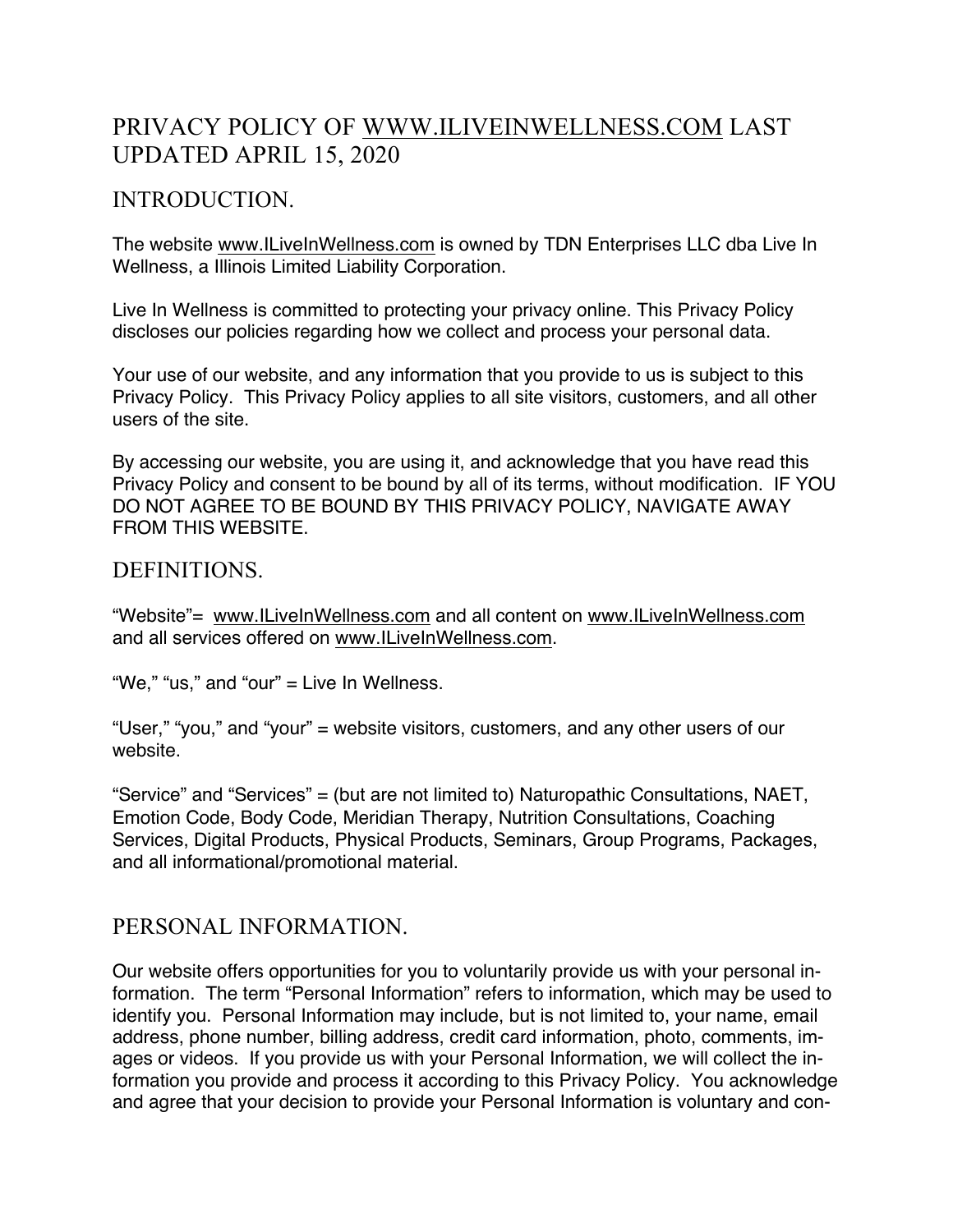stitutes clear, specific, unambiguous consent for us to collect, process and retain your Personal Information.

#### A. COLLECTION OF PERSONAL INFORMATION

We collect your Personal Information in the following ways, for the following reasons:

1. When you enter information into our contact form, blog, social media page, online scheduler, take a survey or quiz, or provide us with other communication details, we may collect your name, email address, phone number and the text of any message you enter. We have the right to process this data based on our legitimate interest in communicating with you and responding to your questions or concerns. We may retain such information for our communication records.

2. When you "opt in" to receive communication from us in exchange for a free resource or training, we will collect your name and email address. We have the right to process this data for the purpose it was collected, based on your clear affirmative consent, and may also send you additional email marketing based on our legitimate interest in marketing to users who have demonstrated an interest in our Services. We may also offer you the opportunity to "opt in" to our email list and will obtain separate consent for that. If you give consent to "opt in" to receive communication from us, you may withdraw your consent at any time, by following the guidelines in section G. of this Privacy Policy.

3. When you "opt in" to our email list, we will collect your name and email address. We have the right to process this data based on either your clear affirmative consent to be added, or through our legitimate interest in direct marketing to you. If you give consent to "opt in" to our email list, you may withdraw your consent at any time, by following the guidelines in section G. of this Privacy Policy. We may use your data to send you social media marketing or to create look alike audiences through our social media platforms. In addition, we may use a tracking feature in our emails to collect information about the opening, clicking and forwarding of our emails to refine our future marketing.

4. When you become a customer, and make a purchase from us, we will collect information necessary to complete your transaction, including your name, email address, phone number, billing address, credit card and payment details. We have the right to process this data based on our contractual obligation to fulfill your purchase. We will not retain such information any longer than necessary. We may use third party data processors to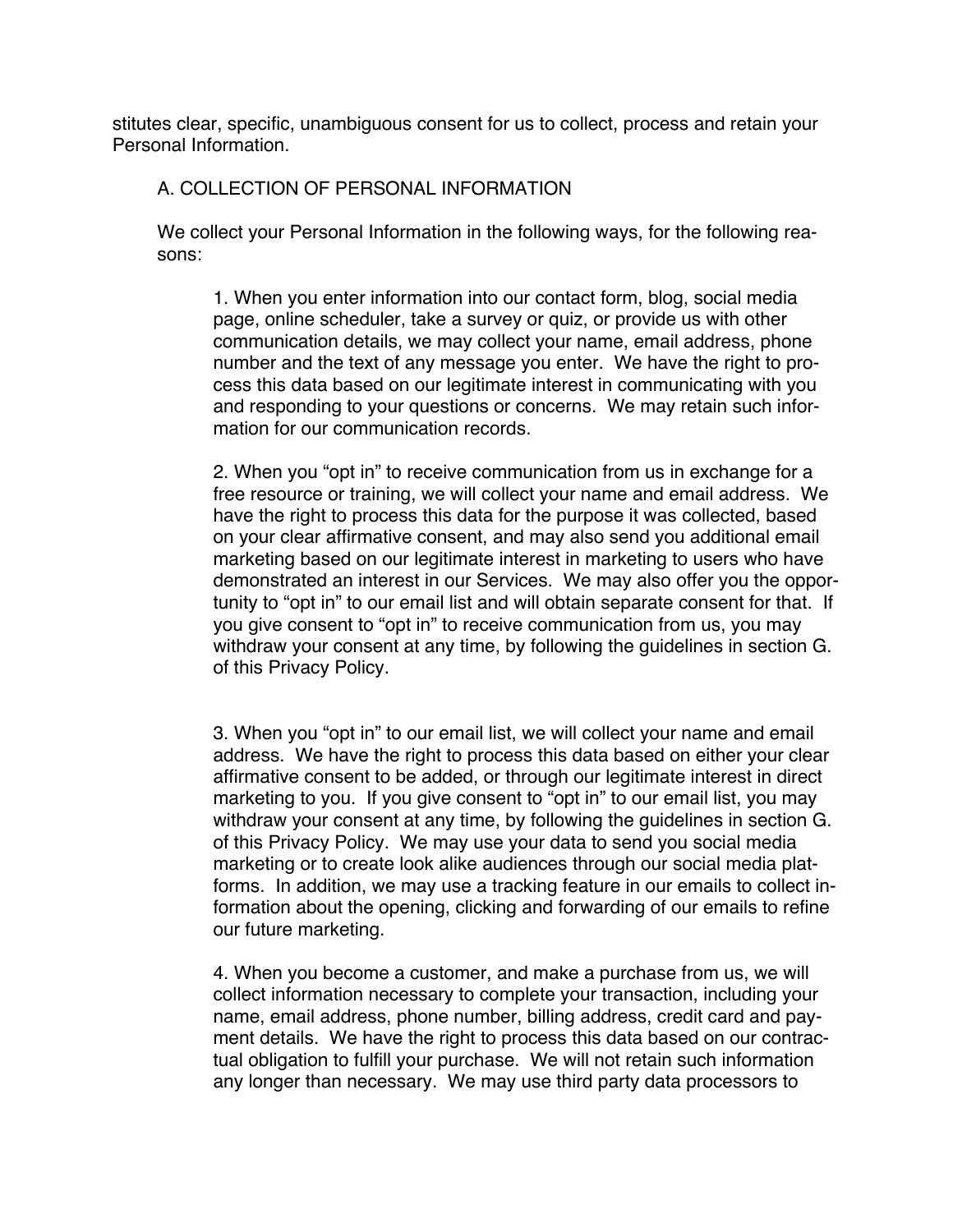transact your purchase and in that case, we will not have access to your payment information.

5. When you visit our website, we may use "cookies" to collect information on how you are using our website. The term "cookies" refers to small pieces of data that identify your browser and are sent to, and stored on your computer while you are visiting a certain website. The cookies we collect do not include any personal identifiable information, however they may include an anonymous unique identifier. We may use session cookies which expire when you close your browser, and persistent cookies which remain on your computer until you delete them. You always have the option to disable cookies through your web browser's settings. However, if you disable cookies, you may not be able to access some areas of our website and some areas of our website may not function as intended. Our website does not respond to "Do Not Track" signals sent by your browser.

6. When you visit our website, we may collect information about your use of our website, via Automatic Data Collection Technology, such as Google Analytics and Facebook Pixels. We may collect your computer's Internet Protocol address, browser type, browser version, the time and date of your visit, the pages of our website that you visit, the time spent on each of those pages, the referring URL and other statistics in order to administer our website, diagnose technical problems, measure interest in and use of the various areas of our website and provide the highest possible level of service to our users. If we utilize third party Automatic Data Collection Technology, we will do so in compliance with their company policies. We may also receive data from third parties such as payment processing companies, social media platforms, advertising companies, search engines and other technical services. We strive to use only the services of third party companies who we have researched and determined are in compliance with the European Union's General Data Protection Regulation ("GDPR").

In all of these instances, we will only collect Personal Information from you if you voluntarily submit the information to us. We have the lawful grounds for processing the information we collect from you, as outlined above, in compliance with the European Union's General Data Protection Regulation ("GDPR").

By visiting and using our website, you acknowledge and agree that you have done so by your own free will and we may collect your Personal Information in these ways, consistent with the terms of this Privacy Policy.

#### B. USE OF PERSONAL INFORMATION

You have the right to be informed about how your information is being used.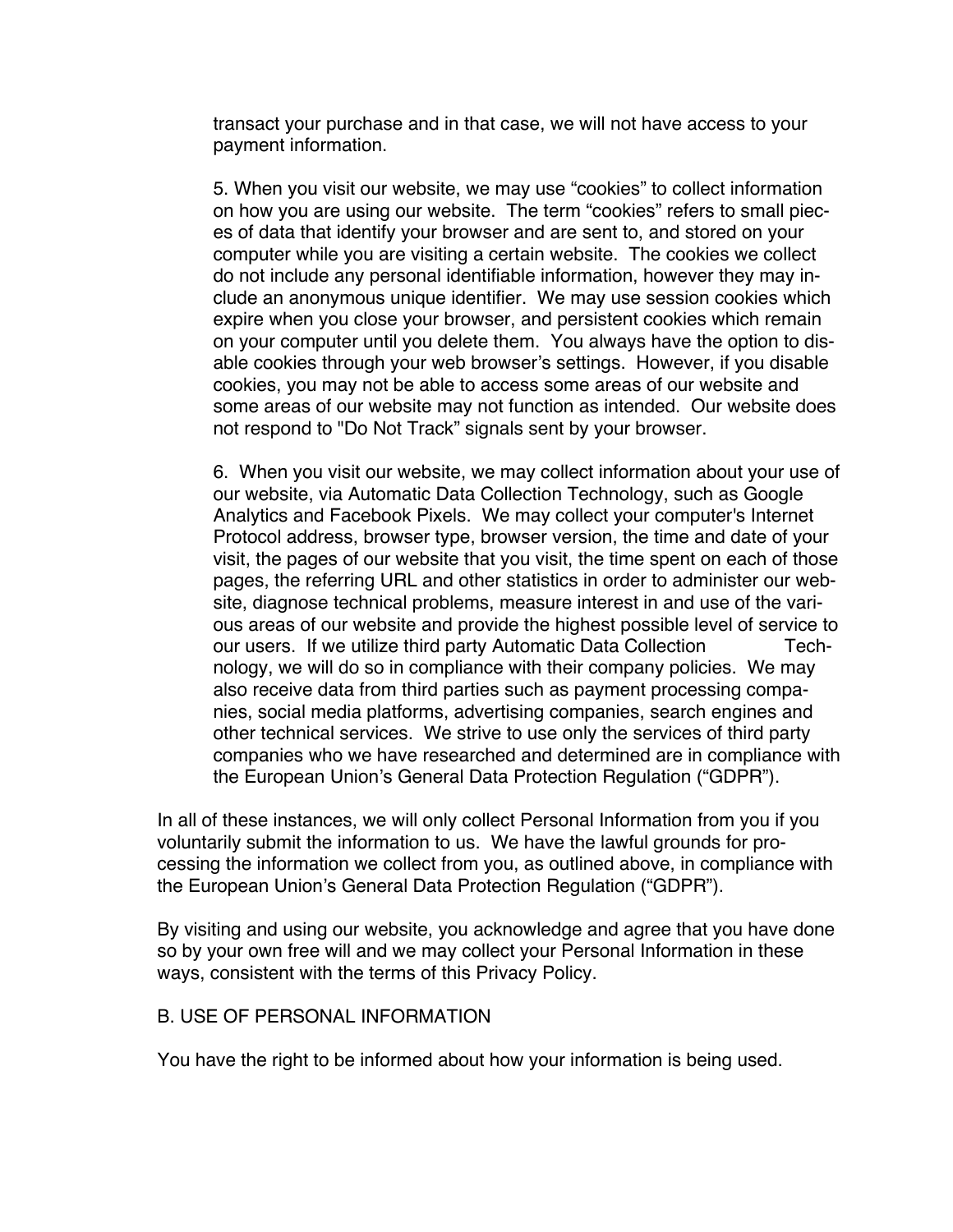1. When you contact us, through an online form, social media, blog, or other communication, we will use the Personal Information you voluntarily provide to us to communicate with you and respond to your contact.

2. When you request a program or product from us, whether free or paid, or "opt in" to receive communication from us, we will use the Personal Information you voluntarily provide to us to deliver such program, product or communication, including resources, emails, newsletters, marketing or promotional materials, and notifications of updates to our business. We may also use your Personal Information for marketing purposes by uploading it to our social media platforms to create look alike audiences and using your comments and feedback in other marketing efforts.

3. When you purchase a program or product from us, we will use the Personal Information you voluntarily provide to us, including credit card details and billing address to complete your transaction. We will not store or share this financial Personal Information. We will also use your Personal Information to communicate with you about the program or product you purchased and to keep you updated on necessary information regarding our Services.

4. When you visit our website, we will use the (Non-Personally Identifiable) Information we collect to administer our website, diagnose technical problems, measure interest in and use of the various areas of our website, create a better user experience and provide the highest possible level of service to our users. Our website does not use any information to make automatic decisions.

By collecting and using your Personal Information, we are acting as a Data Controller with discretion to decide what information we collect, how we use it and store it. We may use a third party to act as a Data Processor to store and process your Personal Information. We strive to use only Data Processors who we have researched and determined are in compliance with the European Union's General Data Protection Regulation ("GDPR").

By visiting and using our website, you acknowledge and agree that we may use your Personal Information in these ways, consistent with the terms of this Privacy Policy.

#### C. SHARING OF PERSONAL INFORMATION

You have the right to be informed about how your information is being shared. We take appropriate actions to protect and maintain the confidentiality of your Personal Information.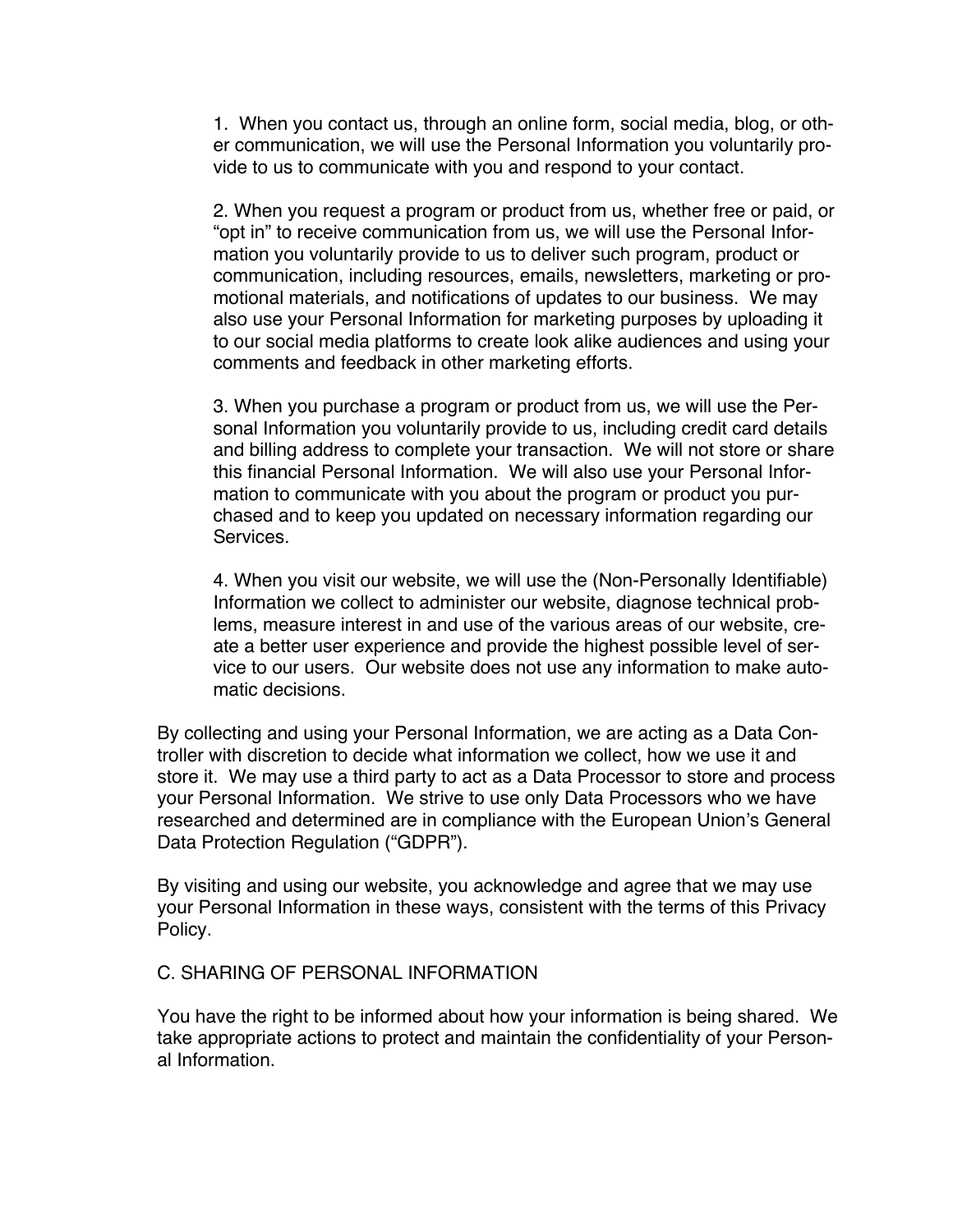1. We will share your Personal Information in limited circumstances for specific, limited purposes with trusted third parties, including our email management service and other members of our team who assist us in operating our website, managing our business, or providing legal or accounting services for us.

2. We will share the Personal Information that you provide to us when making a purchase with additional trusted third parties, including our payment processor and financial gateway to assist in completing the financial transaction.

3. We may share your Personal Information in the event of a sale of our company or with a joint venture or affiliate partner if necessary.

Your Personal Information will only be shared and processed for the specific, limited purpose as necessary. Your Personal Information will never be sold or given to any other entity without your consent, beyond what is required to complete a purchase or request. To the best of our abilities, trusted third parties with whom we share your Personal Information will keep such information confidential and will not disclose it to any other party, unless required to do so by law.

Although we aim to keep your Personal Information confidential, we may share your Personal Information if we are required to do so by law. We may also share your Personal Information if there is an attempted breach of security of our website, a perceived violation of this Privacy Policy or other agreements governing the use of our website or business, a threat to personal safety, property or rights of persons, including users of this website and others, or on the good faith belief that disclosure is necessary to identify or prevent an injury to our users, our property or the general public.

By visiting and using our website, you acknowledge and agree that we may share your Personal Information in these ways, consistent with the terms of this Privacy Policy.

#### D. STORAGE OF PERSONAL INFORMATION

You have the right to be informed about how your information is being stored.

Personal Information collected from you is stored through a data management system. This information may be accessed by third parties who help us obtain, manage or store that Information. Our website and servers are located in the United States and are governed by the laws of the United States, the state of Illinois and the General Data Protection Regulation ("GDPR") as it applies to information collected in the European Union. All information collected by us will be processed in the United States. If information is collected by us outside the United States, it will be transferred to the United States for processing and storing, and may be trans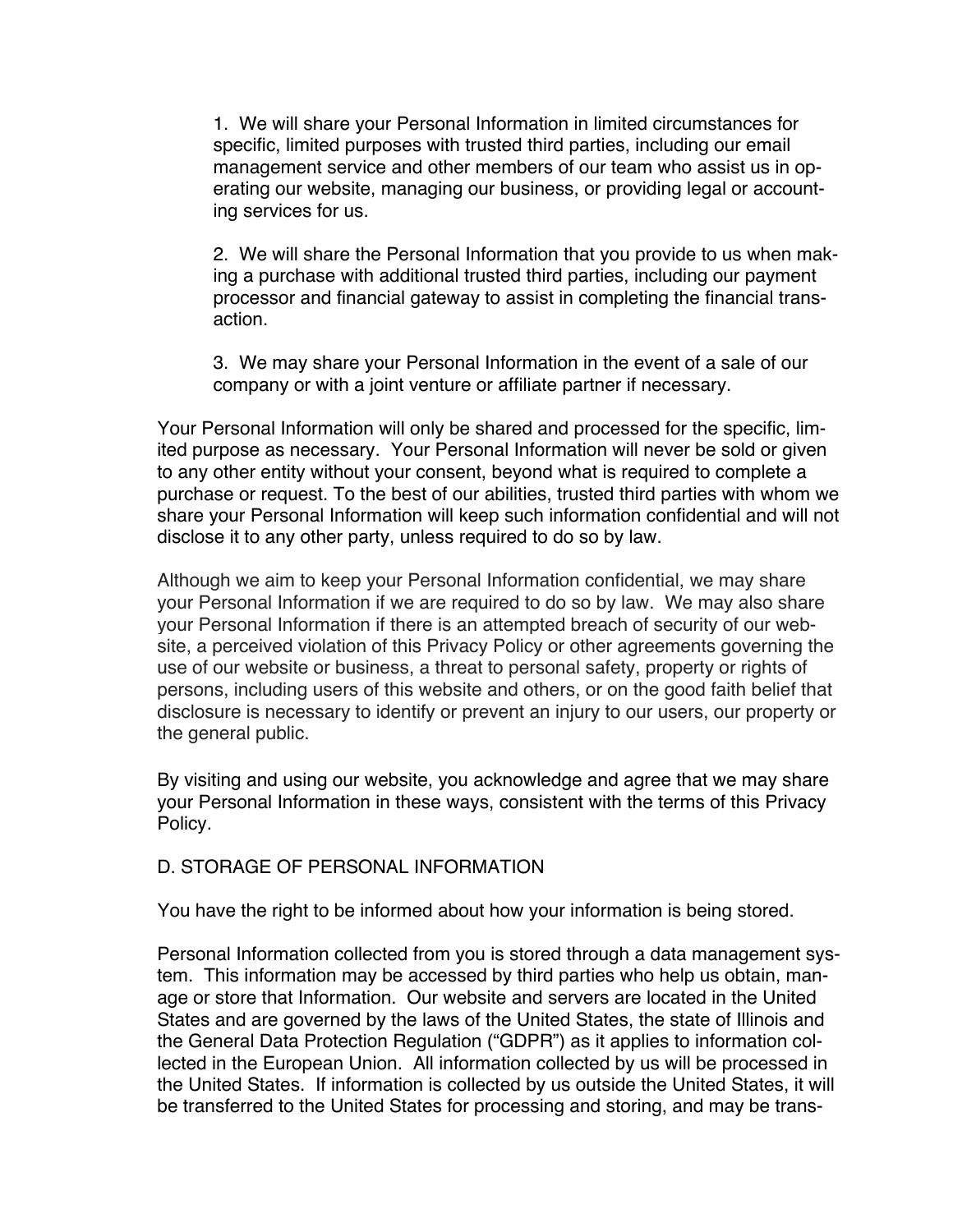ferred back out of the United States for further processing. If your Personal Information is transferred to a country that has less protective laws than the country of your residence, it will be governed by this Privacy Policy.

By visiting and using our website, you acknowledge and agree that we may store and transfer your Personal Information in these ways, consistent with the terms of this Privacy Policy.

#### E. PROTECTION AND SECURITY OF PERSONAL INFORMATION

The security of your Personal Information, including information you voluntarily provide to us and that which we collect automatically, is important to us and we use our best efforts to protect it. We strive to use industry standard commercially acceptable online security measures, including a Secure Sockets Layer ("SSL") on our website and only share your information with third parties who we have researched and determined to be compliant with current safety standards. However, no transmission over the internet or methods of electronic storage is 100% secure.

While we strive to protect your Personal Information, we are not responsible should an unauthorized third party gain access to your information, without our consent. In the event that www.ILiveInWellness.com is tampered with, your information may be inadvertently intercepted. If we become aware that a data breach has occurred, we will notify the appropriate authorities within a timely manner. You acknowledge and agree that we are not responsible for these actions and any damages that result from the unauthorized use of your Personal Information. You expressly agree to hold us harmless from any and all claims which may arise from the unauthorized use of your Personal Information.

Please note, when you voluntarily give out your Personal Information online through our website or on our social media page, in a way that makes it viewable by others, whether through a comment on a blog, a posting on a message board, or by any other means, it can be viewed by the public and can potentially be collected and used by others. You acknowledge and agree that we cannot guarantee the security of the information you share in this manner. You expressly agree that you disclose such information at your own risk and you assume all responsibility for its unauthorized use.

Because our core activities do not consist of processing operations which require regular and systematic processing of data subjects on a large scale, nor do we process sensitive data on a large scale, we have determined that Live In Wellness is not required to appoint a Data Protection Officer.

#### F. RETENTION OF PERSONAL INFORMATION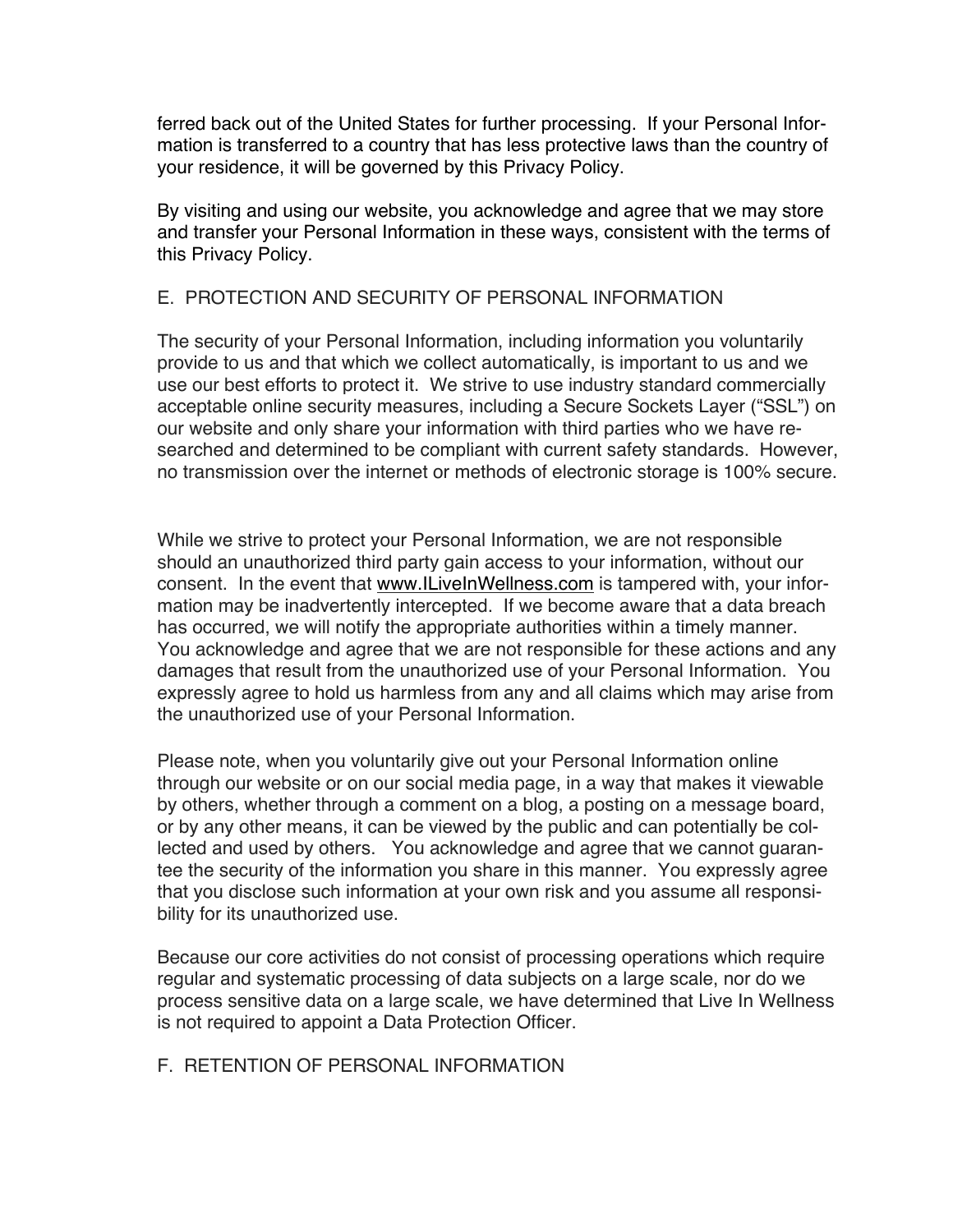We only retain the minimum Personal Information necessary to fulfill the specific. limited purpose for which it was collected. We also retain and process Personal Information for reasonable business purposes, including legal compliance, financial record keeping and dispute resolution.

#### G. RIGHT TO CONTROL PERSONAL INFORMATION

You have the right to control your Personal Information including the right to access, receive a copy of, update, edit, delete, erase or restrict the processing of your Personal Information.

You may request information on how your Personal Information is being used and processed, request access to, request a copy of, restrict our use and processing of, or request to update, edit, delete or erase your Personal Information at any time, free of charge, by writing to us at:

Live In Wellness 2 Club Centre Court, Suite 3, Edwardsville IL 62025

You also have the right to be forgotten, and may withdraw your consent previously given to us, by "opting-out" or unsubscribing from our email list through an online automated process at your own discretion, at any time. To "opt-out" or unsubscribe from our list, you may click the unsubscribe button visible at the bottom of every email we send to you as a subscriber through this list, or you may email us directly at info@ILiveInWellness.com. Once you "opt-out" or unsubscribe from our email list, we will remove you and you should not receive additional emails from us, except in the case of a technical glitch.

### EXTERNAL WEBSITES AND SOCIAL MEDIA.

We may include links to external third-party websites on our website. You acknowledge and agree that this Privacy Policy only governs and applies to www.ILiveInWellness.com and you expressly agree that if you choose to click on any external link, it is entirely at your own risk. You acknowledge and agree that is your responsibility to review the Privacy Policy of any external websites you visit, even if you were redirected there by clicking on a link located on our website.

You acknowledge and agree that we make no warranties, whether express or implied, regarding the terms and policies of these external websites and we are in no way responsible for any damages arising from any interactions with these external websites.

In addition, all use of external social media platforms that we participate in are governed by the Privacy Policy and terms of those platforms. You acknowledge and agree that your use of any social media platforms, even if linked to our website is entirely at your own risk. You acknowledge and agree that we make no warranties, whether express or